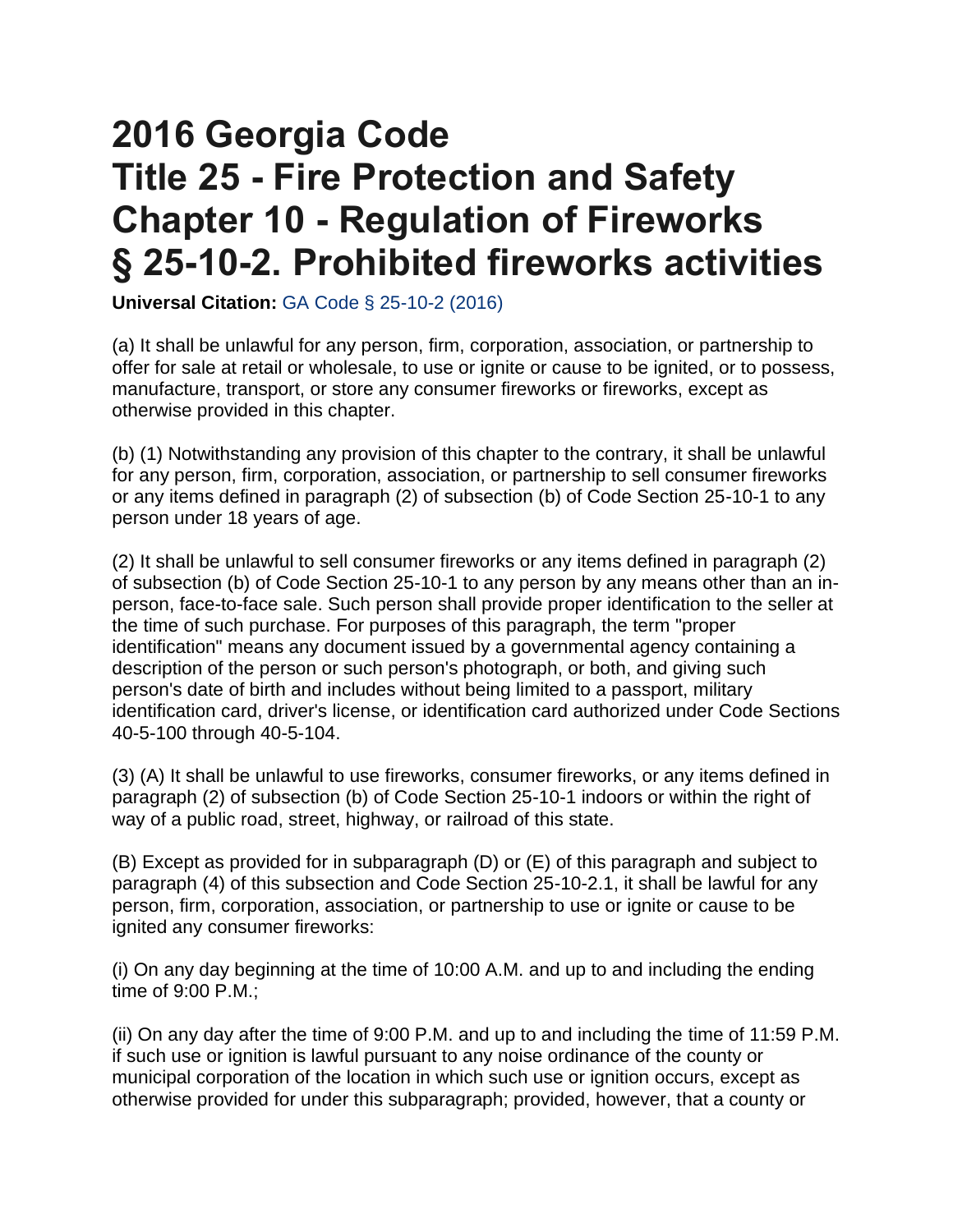municipal corporation may additionally require the issuance of a special use permit pursuant to subparagraph (D) of this paragraph for use or ignition;

(iii) On January 1, July 3, July 4, and December 31 of each year after the time of 9:00 P.M. and up to and including the time of 11:59 P.M.; and

(iv) On January 1 of each year beginning at the time of 12:00 Midnight and up to and including the ending time of 1:00 A.M.

(C) Subject to subparagraph (D) of this paragraph, paragraph (4) of this subsection, and Code Section 25-10-2.1, it shall be lawful for any person, firm, corporation, association, or partnership to use or ignite or cause to be ignited any consumer fireworks anywhere in this state except:

(i) As provided for under subparagraph (A) of this paragraph;

(ii) In any location where such person, firm, corporation, association, or partnership is not lawfully present or is not otherwise lawfully permitted to use or ignite or cause to be ignited any consumer fireworks;

(iii) Within 100 yards of an electric plant; water treatment plant; waste-water treatment plant; a facility engaged in the retail sale of gasoline or other flammable or combustible liquids or gases where the volume stored is in excess of 500 gallons for the purpose of retail sale; a facility engaged in the production, refining, processing, or blending of any flammable or combustible liquids or gases for retail purposes; any public or private electric substation; or a jail or prison;

(iv) Within 100 yards of the boundaries of any public use air facility provided for under Title 6 or any public use landing area or platform marked and designed for landing use by helicopters;

(v) Within any park, historic site, recreational area, or other property which is owned by or operated by, for, or under the custody and control of a governing authority of a county or municipal corporation, except pursuant to a special use permit as provided for in subparagraph (D) of this paragraph;

(vi) Within any park, historic site, recreational area, or other property which is owned by or operated by, for, or under the custody and control of the State of Georgia, except pursuant to any rules and regulations of the agency or department having control of such property which may allow for such use or ignition of consumer fireworks;

(vii) Within 100 yards of a hospital, nursing home, or other health care facility regulated under Chapter 7 of Title 31; provided, however, that an owner or operator of such facility may use or ignite or cause to be ignited consumer fireworks on the property of such facility or may grant written permission to any person, firm, corporation, association, or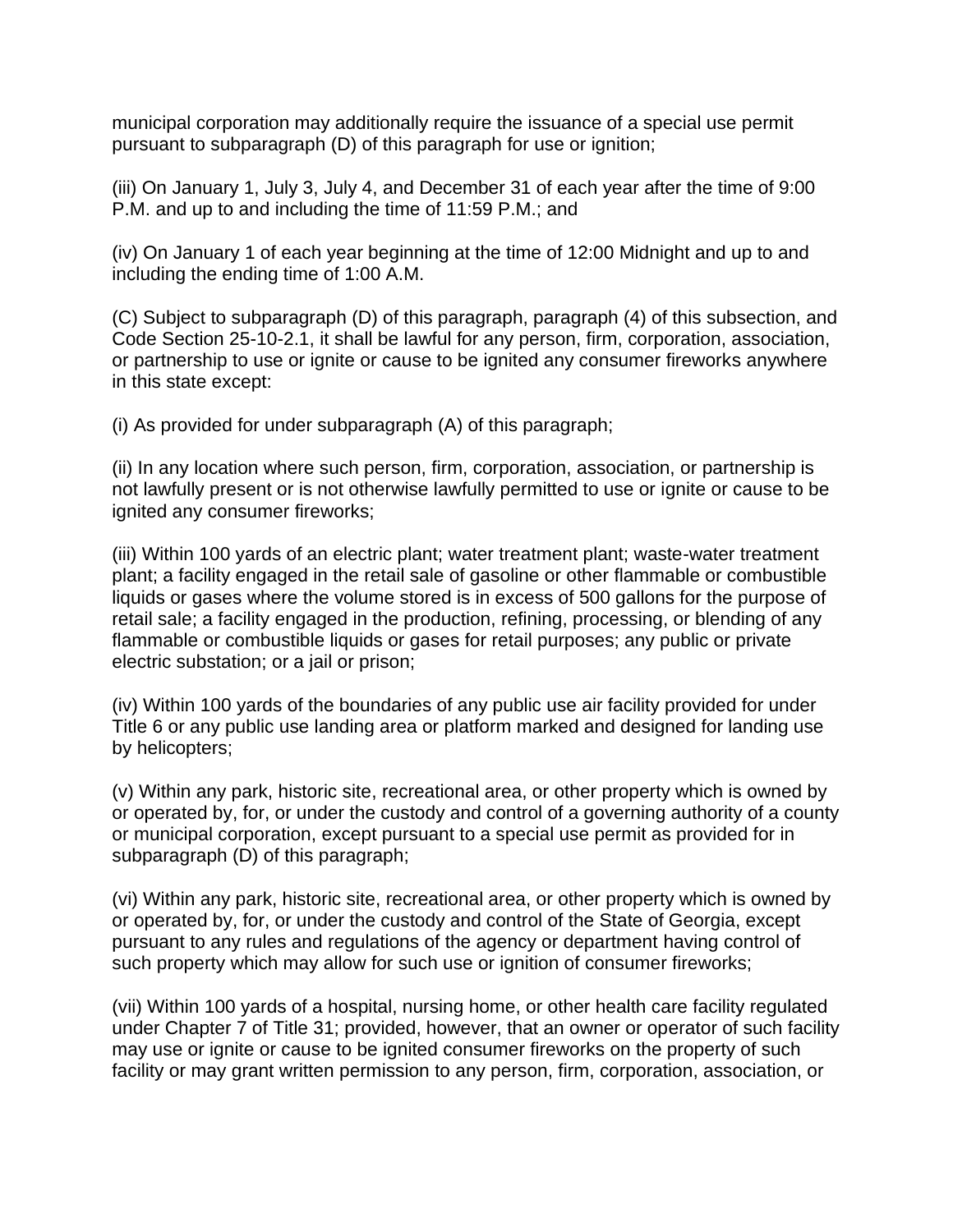partnership to use or ignite or cause to be ignited consumer fireworks on the property of such facility; or

(viii) While under the influence of alcohol or any drug or any combination of alcohol and any drug to the extent that it is less safe or unlawful for such person to ignite consumer fireworks as provided for in Code Section 25-10-2.1.

(D) Any person, firm, corporation, association, or partnership may use or ignite or cause to be ignited any consumer fireworks as provided for under divisions (3)(B)(ii) and  $(3)(C)(v)$  of this subsection if such person, firm, corporation, association, or partnership is issued a special use permit pursuant to the law of a governing authority of a county or municipal corporation for the use or ignition of consumer fireworks in a location within such county or municipality as provided for under divisions (3)(B)(ii) and (3)(C)(v) of this subsection, provided that such special use permit is required for such use or ignition. Such special use permit shall designate the time or times and location that such person, firm, corporation, association, or partnership may use or ignite or cause to be ignited such consumer fireworks. A fee assessed by a county or municipal corporation for the issuance of a special use permit pursuant to this subparagraph shall not exceed \$100.00. No governing authority or official of a county, municipality, or other political subdivision shall bear liability for any decisions made pursuant to this Code section.

(E) Whenever the Governor issues a declaration of drought, the Governor may, for the boundaries of the area covered by such declaration, enact further regulations and restrictions concerning the use of consumer fireworks than provided for under this chapter; provided, however, that no such further regulations or restrictions on the use of consumer fireworks shall be effective pursuant to this subparagraph on January 1, July 3, July 4, or December 31 of any year; provided, further, that such further regulations or restrictions shall only apply to the exact boundaries of the area covered by such declaration and shall only apply with regard to the ignition of consumer fireworks; and provided, further, that upon expiration or conclusion of such declaration, such further regulations or restrictions shall be rescinded by law.

(4) (A) It shall be lawful for any person 18 years of age or older to use or ignite or cause to be ignited or to possess, manufacture, transport, or store consumer fireworks.

(B) To the extent otherwise permitted by law, it shall be lawful for any person who is 16 or 17 years of age to possess or transport consumer fireworks, provided that such person is serving as an assistant to a distributor licensed under subsection (c) of Code Section 25-10-5.1 or the nonprofit group benefiting from such distributor's application pursuant to subsection (c) of Code Section 25-10-5.1 and is not transporting such consumer fireworks on a highway which constitutes a part of The Dwight D. Eisenhower System of Interstate and Defense Highways.

(5) (A) It shall be lawful for any person 18 years of age or older to sell or to offer for sale at retail or wholesale any consumer fireworks pursuant to the requirements of this chapter.